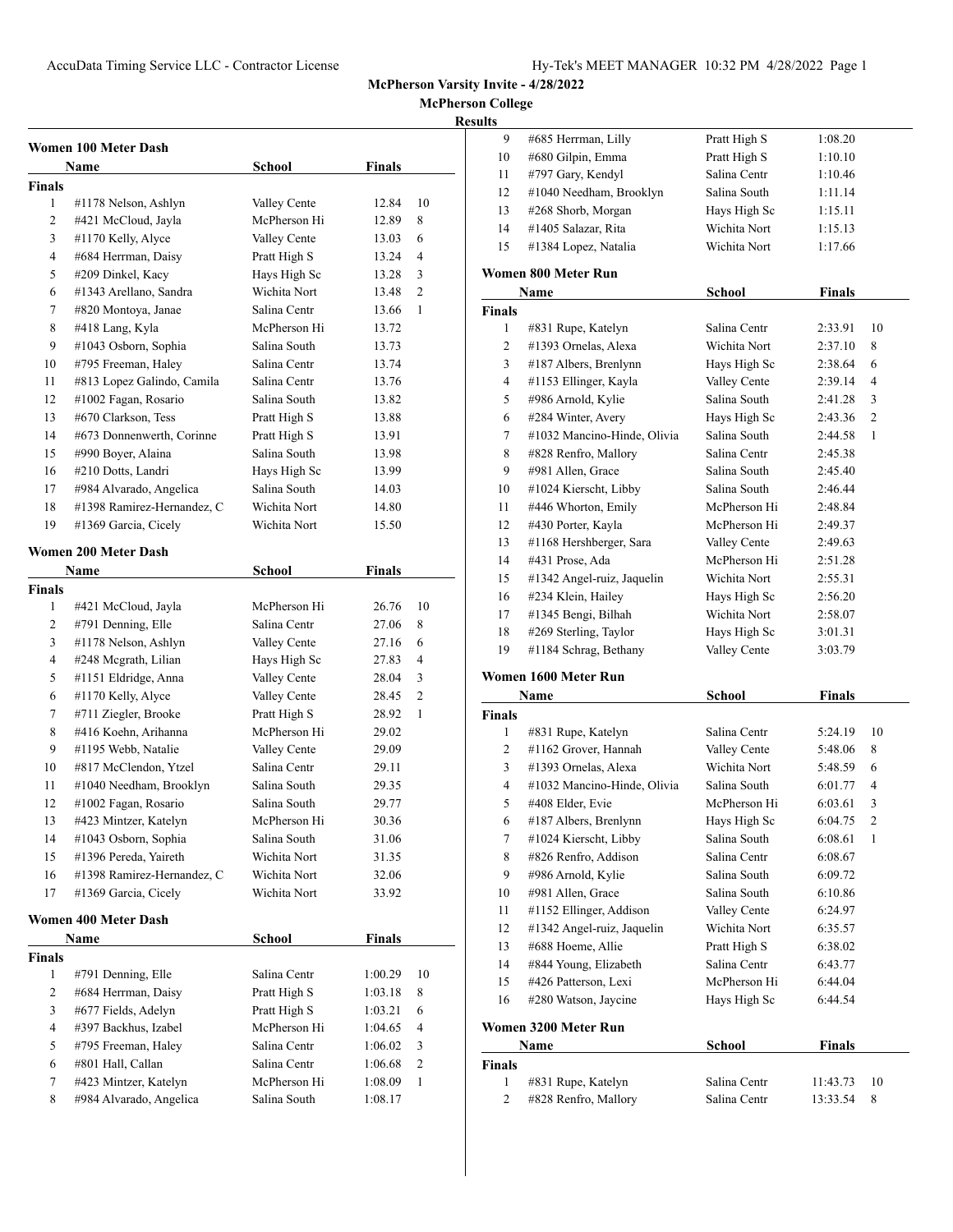**McPherson College**

| Results |
|---------|
|         |

|                | Finals  (Women 3200 Meter Run)                      |                               |                             |                |
|----------------|-----------------------------------------------------|-------------------------------|-----------------------------|----------------|
|                | Name                                                | <b>School</b>                 | <b>Finals</b>               |                |
| 3              | #233 Kinderknecht, Brynn                            | Hays High Sc                  | 14:08.64                    | 6              |
| 4              | #286 Zadina, Julia                                  | Hays High Sc                  | 14:20.13                    | 4              |
| 5              | #687 Hoeme, Addie                                   | Pratt High S                  | 14:34.70                    | 3              |
| 6              | #1177 Moses, Madison                                | Valley Cente                  | 15:19.60                    | 2              |
|                | <b>Women 100 Meter Hurdles</b>                      |                               |                             |                |
|                | Name                                                | School                        | Finals                      |                |
| <b>Finals</b>  |                                                     |                               |                             |                |
| 1              | #1151 Eldridge, Anna                                | Valley Cente                  | 15.79                       | 10             |
| 2              | #438 Smith, Harper                                  | McPherson Hi                  | 15.96                       | 8              |
| 3              | #439 Soukup, Aislyn                                 | McPherson Hi                  | 16.13                       | 6              |
| 4              | #416 Koehn, Arihanna                                | McPherson Hi                  | 16.32                       | 4              |
| 5              | #425 Munoz, McKenna                                 | McPherson Hi                  | 16.66                       | 3              |
| 6              | #839 Triplett, Saniya                               | Salina Centr                  | 16.94                       | $\overline{c}$ |
| 7              | #997 Cheeks, Tamia                                  | Salina South                  | 17.11                       | 1              |
| 8              | #238 Lewallen, Brooklyn                             | Hays High Sc                  | 17.44                       |                |
| 9              | #1371 Gonzalez-Ponce, Alani                         | Wichita Nort                  | 18.67                       |                |
| 10             | #991 Burns, Sofia                                   | Salina South                  | 18.96                       |                |
| 11             | #1053 Tarver, Mercedes                              | Salina South                  | 19.43                       |                |
| 12             | #226 Hernandez, Emily                               | Hays High Sc                  | 20.56                       |                |
|                | <b>Women 300 Meter Hurdles</b>                      |                               |                             |                |
|                | Name                                                | <b>School</b>                 | <b>Finals</b>               |                |
| <b>Finals</b>  |                                                     |                               |                             |                |
| 1              | #839 Triplett, Saniya                               | Salina Centr                  | 48.99                       | 10             |
| 2              | #438 Smith, Harper                                  | McPherson Hi                  | 49.61                       | 8              |
| 3              | #238 Lewallen, Brooklyn                             | Hays High Sc                  | 49.95                       | 6              |
| $\overline{4}$ | #997 Cheeks, Tamia                                  | Salina South                  | 52.61                       | 4              |
| 5              | #414 Holmes, Mallory                                | McPherson Hi                  | 53.54                       | 3              |
| 6              | #439 Soukup, Aislyn                                 | McPherson Hi                  | 54.04                       | 2              |
| 7              | #991 Burns, Sofia                                   | Salina South                  | 54.57                       | 1              |
| 8              | #1053 Tarver, Mercedes                              | Salina South                  | 55.65                       |                |
| 9              | #226 Hernandez, Emily                               | Hays High Sc                  | 57.08                       |                |
| 10             | #1410 St. Clair, Taryn                              | Wichita Nort                  | 58.04                       |                |
| 11             | #817 McClendon, Ytzel                               | Salina Centr                  | 58.60                       |                |
| 12             | #844 Young, Elizabeth                               | Salina Centr                  | 1:04.38                     |                |
|                | Women 4x100 Meter Relav                             |                               |                             |                |
|                | Team                                                | <b>Relay</b>                  | <b>Finals</b>               |                |
| Finals         |                                                     |                               |                             |                |
| 1              | Valley Cente                                        | А                             | 50.15                       | 10             |
|                | $1)$ #1170 Kelly, Alyce                             | 2) #1151 Eldridge, Anna       |                             |                |
| 2              | 3) #1171 Kinsinger, Kaylee<br>McPherson High School | 4) #1178 Nelson, Ashlyn<br>А  | 51.06                       | 8              |
|                |                                                     |                               |                             |                |
|                | 1) #418 Lang, Kyla                                  | 2) #421 McCloud, Jayla        |                             |                |
|                | 3) #401 Casebeer, Alexa<br>Salina Centr             | 4) #438 Smith, Harper         | 51.90                       | 6              |
|                |                                                     | А                             |                             |                |
| 3              |                                                     |                               | 2) #788 Cunningham, Mykayla |                |
|                | 1) #839 Triplett, Saniya                            |                               |                             |                |
|                | 3) #791 Denning, Elle                               | 4) #813 Lopez Galindo, Camila |                             |                |
| 4              | Hays High School<br>1) #209 Dinkel, Kacy            | А<br>2) #210 Dotts, Landri    | 52.10                       | 4              |

| 5 | Pratt High School                | А | 52.21                     | 3             |  |
|---|----------------------------------|---|---------------------------|---------------|--|
|   | 1) #711 Ziegler, Brooke          |   | 2) #684 Herrman, Daisy    |               |  |
|   | 3) #673 Donnenwerth, Corinne     |   | 4) #677 Fields, Adelyn    |               |  |
| 6 | Salina South                     | A | 54.12                     | $\mathcal{L}$ |  |
|   | $(1)$ #1043 Osborn, Sophia       |   | $2)$ #1002 Fagan, Rosario |               |  |
|   | 3) #1034 Martinson, Kaliah       |   | 4) #997 Cheeks, Tamia     |               |  |
|   | Wichita Nort                     | А | 55.73                     | 1             |  |
|   | 1) #1398 Ramirez-Hernandez, Caro |   | 2) #1396 Pereda, Yaireth  |               |  |
|   | 3) #1397 Ramirez, Kelly          |   | 4) #1343 Arellano, Sandra |               |  |
|   | $\cdots$                         |   |                           |               |  |

# **Women 4x400 Meter Relay**

|        | Team                        | Relay | Finals                    |  |
|--------|-----------------------------|-------|---------------------------|--|
| Finals |                             |       |                           |  |
| 1      | Salina Centr                | А     | 4:21.22<br>10             |  |
|        | 1) #788 Cunningham, Mykayla |       | 2) #817 McClendon, Ytzel  |  |
|        | 3) #795 Freeman, Haley      |       | 4) #791 Denning, Elle     |  |
| 2      | Pratt High School           | A     | 4:24.51<br>8              |  |
|        | 1) #684 Herrman, Daisy      |       | 2) #711 Ziegler, Brooke   |  |
|        | $3)$ #670 Clarkson, Tess    |       | 4) #677 Fields, Adelyn    |  |
| 3      | McPherson High School       | A     | 4:24.56<br>6              |  |
|        | 1) #397 Backhus, Izabel     |       | 2) #421 McCloud, Jayla    |  |
|        | 3) #401 Casebeer, Alexa     |       | 4) #438 Smith, Harper     |  |
| 4      | Hays High School            | A     | 4:36.61<br>4              |  |
|        | 1) #238 Lewallen, Brooklyn  |       | $2)$ #268 Shorb, Morgan   |  |
|        | 3) #187 Albers, Brenlynn    |       | 4) #284 Winter, Avery     |  |
| 5      | Salina South                | A     | 4:37.65<br>3              |  |
|        | 1) #984 Alvarado, Angelica  |       | $2)$ #981 Allen, Grace    |  |
|        | 3) #1034 Martinson, Kaliah  |       | 4) #986 Arnold, Kylie     |  |
| 6      | Wichita Nort                | A     | $\overline{2}$<br>4:53.47 |  |
|        | 1) #1409 St. Clair, Riannon |       | 2) #1410 St. Clair, Taryn |  |
|        | 3) #1343 Arellano, Sandra   |       | 4) #1346 Bengi, Rodah     |  |

## **Women 4x800 Meter Relay**

|               | Team                        | Relav | <b>Finals</b>                |
|---------------|-----------------------------|-------|------------------------------|
| <b>Finals</b> |                             |       |                              |
| 1             | McPherson High School       | A     | 11:07.67<br>10               |
|               | $1)$ #408 Elder, Evie       |       | 2) #426 Patterson, Lexi      |
|               | 3) #430 Porter, Kayla       |       | 4) #431 Prose, Ada           |
| 2             | Hays High School            | A     | 11:20.37<br>8                |
|               | 1) #284 Winter, Avery       |       | 2) #286 Zadina, Julia        |
|               | 3) #233 Kinderknecht, Brynn |       | 4) #234 Klein, Hailey        |
| 3             | Pratt High School           | А     | 11:33.59<br>6                |
|               | 1) #685 Herrman, Lilly      |       | 2) #687 Hoeme, Addie         |
|               | 3) #688 Hoeme, Allie        |       | 4) #680 Gilpin, Emma         |
| 4             | Valley Cente                | А     | 11:40.24<br>4                |
|               | $1)$ #1177 Moses, Madison   |       | $2)$ #1153 Ellinger, Kayla   |
|               | 3) #1168 Hershberger, Sara  |       | 4) #1159 Giancaterino, Viola |
|               |                             |       |                              |

## **Women High Jump**

|               | Name                     | School       | <b>Finals</b> |    |
|---------------|--------------------------|--------------|---------------|----|
| <b>Finals</b> |                          |              |               |    |
|               | #1410 St. Clair, Taryn   | Wichita Nort | $5-02.00$     | 10 |
| 2             | #788 Cunningham, Mykayla | Salina Centr | $5-02.00$     | 8  |
| 3             | #997 Cheeks, Tamia       | Salina South | $5-02.00$     | 6  |
| 4             | #240 Linenberger, Katie  | Hays High Sc | $5 - 00.00$   | 4  |
| 5             | #820 Montoya, Janae      | Salina Centr | $5-00.00$     | 3  |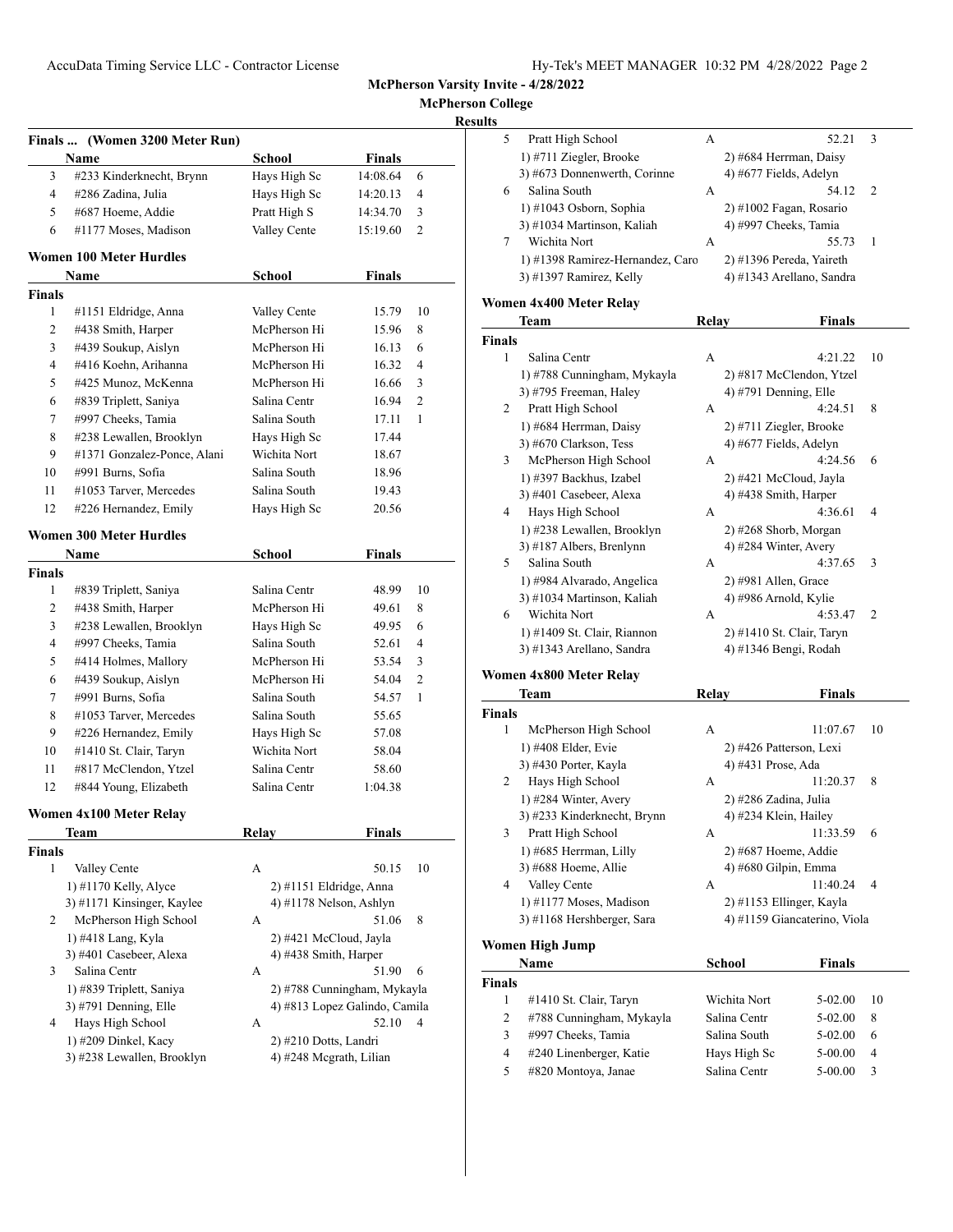**McPherson College**

|--|

|                | Finals  (Women High Jump)  |                              |               |     |
|----------------|----------------------------|------------------------------|---------------|-----|
|                | Name                       | School                       | <b>Finals</b> |     |
| 6              | #248 Mcgrath, Lilian       | Hays High Sc                 | 5-00.00       | 2   |
| 7              | #1040 Needham, Brooklyn    | Salina South                 | 4-10.00       | 0.5 |
| 7              | #439 Soukup, Aislyn        | McPherson Hi                 | 4-10.00       | 0.5 |
| 9              | #1409 St. Clair, Riannon   | Wichita Nort                 | 4-08.00       |     |
| 10             | #809 Jones, Finley         | Salina Centr                 | 4-08.00       |     |
| ---            | #190 Augustine, Caira      | Hays High Sc                 | NΗ            |     |
| $---$          | #445 Wedel, Landree        | McPherson Hi                 | NΗ            |     |
| ---            | #1025 Kimani, Sarah        | Salina South                 | ΝH            |     |
|                | <b>Women Pole Vault</b>    |                              |               |     |
|                | Name                       | <b>School</b>                | <b>Finals</b> |     |
| Finals         |                            |                              |               |     |
| 1              | #804 Hogeland, Anna        | Salina Centr                 | 10-00.00      | 10  |
| $\overline{2}$ | #36 Housely, Reagan        | Andover Cent                 | 9-06.00       | 8   |
| 3              | #437 Smith, Amber          | McPherson Hi                 | 9-00.00       | 6   |
| 4              | #1171 Kinsinger, Kaylee    | Valley Cente                 | 9-00.00       | 4   |
| 5              | #1181 Phillips, Madalyn    | Valley Cente                 | 8-06.00       | 3   |
| 6              | #1049 Sierminski, Harley   | Salina South                 | 8-06.00       | 2   |
| 7              | #1195 Webb, Natalie        | Valley Cente                 | 8-06.00       | 1   |
| 8              | #1017 Hicklin, Bethany     | Salina South                 | 8-06.00       |     |
| 9              | #670 Clarkson, Tess        | Pratt High S                 | 7-06.00       |     |
| 9              | #990 Boyer, Alaina         | Salina South                 | 7-06.00       |     |
| 11             | #1035 Maybrier, Angelina   | Salina South                 | 7-00.00       |     |
| 11             | #61 Rhinehart, Samantha    | Andover Cent                 | 7-00.00       |     |
| 13             | #773 Berry, Lailah         | Salina Centr                 | 6-06.00       |     |
| 13             | #1405 Salazar, Rita        | Wichita Nort                 | 6-06.00       |     |
| 15             | #1345 Bengi, Bilhah        | Wichita Nort                 | 6-00.00       |     |
| 15             | #445 Wedel, Landree        | McPherson Hi                 | $6 - 00.00$   |     |
| 15             | #1394 Padilla, Taylyn      | Wichita Nort                 | 6-00.00       |     |
|                | <b>Women Long Jump</b>     |                              |               |     |
|                | Name                       | <b>School</b>                | <b>Finals</b> |     |
| <b>Finals</b>  |                            |                              |               |     |
| 1              | #248 Mcgrath, Lilian       | Hays High Sc                 | 16-11.75      | 10  |
| 2              | #788 Cunningham, Mykayla   | Salina Centr                 | 16-08.25      | 8   |
| 3              | #1171 Kinsinger, Kaylee    | Valley Cente                 | 16-07.00      | 6   |
| 4              | #418 Lang, Kyla            | McPherson Hi                 | 16-03.50      | 4   |
| 5              | #1195 Webb, Natalie        | Valley Cente                 | 16-03.00      | 3   |
| 6              | #1040 Needham, Brooklyn    | Salina South                 | 15-03.50      | 1.5 |
| 6              | #990 Boyer, Alaina         | Salina South                 | 15-03.50      | 1.5 |
| 8              | #1349 Buss, Tori           | Wichita Nort                 | 15-03.00      |     |
| 9              | #444 Vogts, Anna           | McPherson Hi                 | 15-02.75      |     |
| 10             | #266 Schmidt, Kyla         |                              | 15-01.00      |     |
|                |                            | Hays High Sc<br>Salina South | 15-00.50      |     |
| 11             | #1035 Maybrier, Angelina   |                              |               |     |
| 12             | #1397 Ramirez, Kelly       | Wichita Nort                 | 14-09.50      |     |
| 13             | #401 Casebeer, Alexa       | McPherson Hi                 | 14-06.50      |     |
| 14             | #991 Burns, Sofia          | Salina South                 | 14-01.75      |     |
| 15             | #224 Henry, Phoenix        | Hays High Sc                 | 13-11.75      |     |
| 16             | #436 Schroeder, Carly      | McPherson Hi                 | 13-08.75      |     |
| 17             | #1343 Arellano, Sandra     | Wichita Nort                 | 13-07.25      |     |
| 18             | #1396 Pereda, Yaireth      | Wichita Nort                 | 13-03.25      |     |
| $\overline{a}$ | #813 Lopez Galindo, Camila | Salina Centr                 | <b>FOUL</b>   |     |

|                    | Name                       | <b>School</b> | <b>Finals</b> |    |
|--------------------|----------------------------|---------------|---------------|----|
| <b>Finals</b>      |                            |               |               |    |
| 1                  | #190 Augustine, Caira      | Hays High Sc  | 33-02.75      | 10 |
| 2                  | #414 Holmes, Mallory       | McPherson Hi  | 32-09.50      | 8  |
| 3                  | #204 Delimont, Katrina     | Hays High Sc  | 32-08.25      | 6  |
| 4                  | #444 Vogts, Anna           | McPherson Hi  | 32-08.00      | 4  |
| 5                  | #210 Dotts, Landri         | Hays High Sc  | 31-10.50      | 3  |
| 6                  | #711 Ziegler, Brooke       | Pratt High S  | 31-07.50      | 2  |
| 7                  | #673 Donnenwerth, Corinne  | Pratt High S  | 31-01.25      | 1  |
| 8                  | #437 Smith, Amber          | McPherson Hi  | 31-00.00      |    |
| 9                  | #1409 St. Clair, Riannon   | Wichita Nort  | 30-11.25      |    |
| 10                 | #192 Berry, Kenzie         | Hays High Sc  | 30-10.50      |    |
| 11                 | #797 Gary, Kendyl          | Salina Centr  | 30-05.75      |    |
| 12                 | #1181 Phillips, Madalyn    | Valley Cente  | 30-05.00      |    |
| 13                 | #1397 Ramirez, Kelly       | Wichita Nort  | 30-02.50      |    |
| 14                 | #1047 Samreth, Lila        | Salina South  | 30-01.00      |    |
| 15                 | #809 Jones, Finley         | Salina Centr  | 29-11.25      |    |
| 16                 | #1349 Buss, Tori           | Wichita Nort  | 29-01.50      |    |
| 17                 | #796 Fuller, Frankie       | Salina Centr  | 27-01.25      |    |
| 18                 | #1051 Stein, Lauren        | Salina South  | 26-10.75      |    |
|                    | <b>Women Shot Put</b>      |               |               |    |
|                    |                            |               | <b>Finals</b> |    |
|                    | Name                       | School        |               |    |
| <b>Finals</b><br>1 | #399 Buettgenbach, Tailynn | McPherson Hi  | 36-02.50      | 10 |
| 2                  | #242 Lohmeyer, Halle       | Hays High Sc  | 35-03.50      | 8  |
| 3                  | #1037 McNeal, Aunisty      | Salina South  | 34-08.50      | 6  |
| $\overline{4}$     | #239 Lindenmeyer, Maggi    | Hays High Sc  | 34-00.00      | 4  |
| 5                  | #568 Pomeroy, Ann          | Newton High   | 32-00.00      | 3  |
| 6                  | #1421 Wilburn, Makenna     | Wichita Nort  | 31-07.00      | 2  |
| 7                  | #1008 Garcia, Jimmena      | Salina South  | 31-05.00      | 1  |
| 8                  | #434 Rice, Aubree          | McPherson Hi  | 30-05.00      |    |
| 9                  | #1190 Timmons, Grace       | Valley Cente  | 30-02.00      |    |
| 10                 | #32 Hall, Zion             | Andover Cent  | 29-07.00      |    |
| 11                 | #1160 Gordon, Sophia       | Valley Cente  | 28-07.50      |    |
| 12                 | #1146 Child, Cassidy       | Valley Cente  | 28-07.00      |    |
| 12                 | #671 Cook, Jordan          | Pratt High S  | 28-07.00      |    |
| 14                 | #821 Morris, Tahlia        | Salina Centr  | 28-01.00      |    |
| 15                 | #1157 Fetty, Kaitlyn       | Valley Cente  | 27-05.50      |    |
| 16                 | #707 Thompson, Keimarla    | Pratt High S  | 27-02.00      |    |
| 17                 | #1041 Needham, Zoe         | Salina South  | 26-05.00      |    |
| 18                 | #527 Connor, Alyssa        | Newton High   | 26-02.00      |    |
| 19                 | #433 Rawson, Ciara         | McPherson Hi  | 26-00.00      |    |
| 20                 | #23 Fields, Nevaeh         | Andover Cent  | 25-03.00      |    |
| 21                 | #823 Patrick, Kevey        | Salina Centr  | 24-04.00      |    |
| 22                 | #783 Chesney, Chloe        | Salina Centr  | 23-04.00      |    |
| 23                 | #836 Smith, Rashada        | Salina Centr  | 20-05.00      |    |
|                    |                            |               |               |    |
|                    | <b>Women Discus Throw</b>  |               |               |    |
|                    | <b>Name</b>                | School        | Finals        |    |
| Finals             |                            |               |               |    |
| 1                  | #1037 McNeal, Aunisty      | Salina South  | 114-00        | 10 |
| $\mathbf{2}$       | #242 Lohmeyer, Halle       | Hays High Sc  | 106-07        | 8  |
| 3                  | #220 Hammerschmidt, Kayleo | Hays High Sc  | 104-03        | 6  |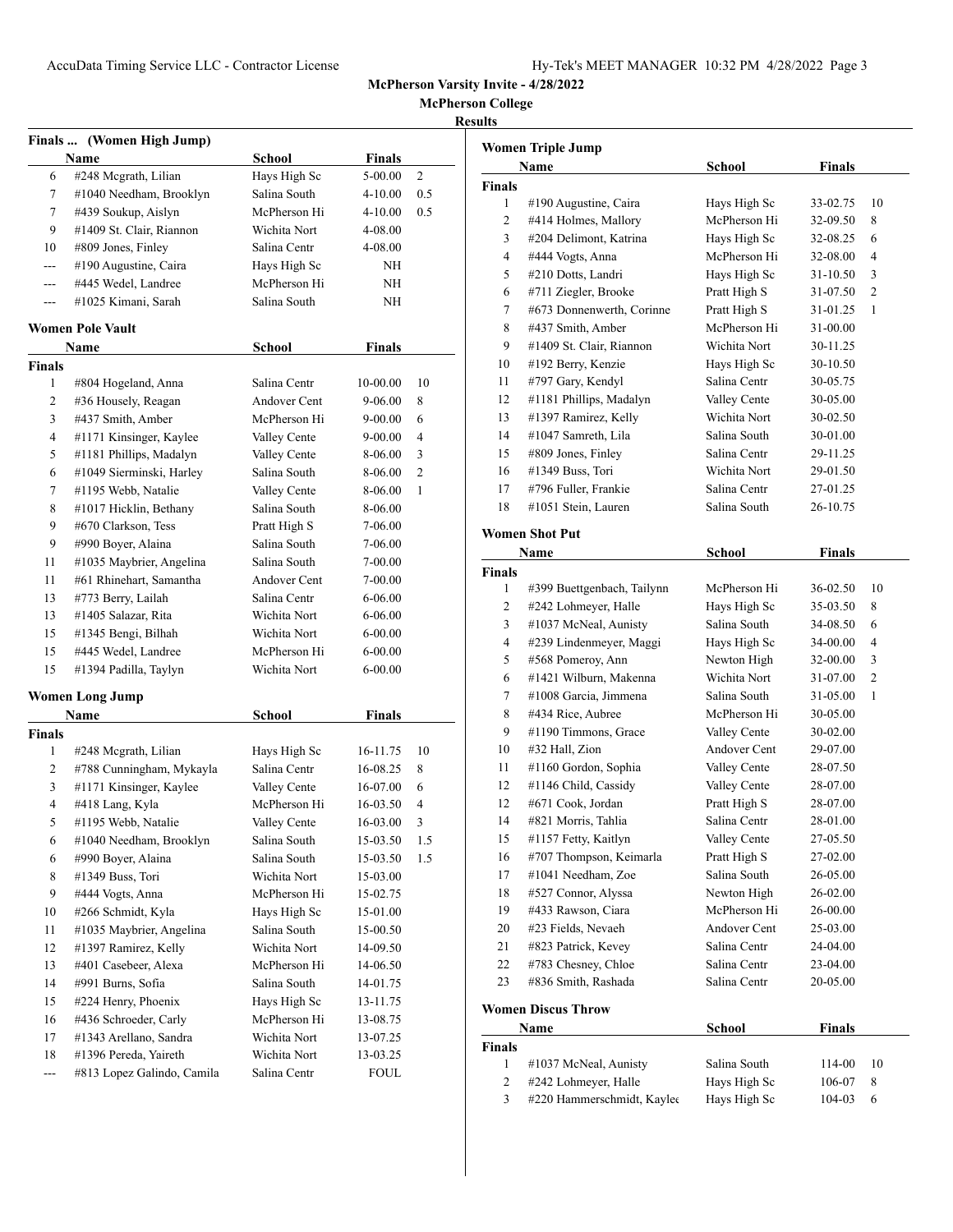**McPherson College Results**

|                | <b>Finals </b> (Women Discus Throw) |               |               |                |
|----------------|-------------------------------------|---------------|---------------|----------------|
|                | Name                                | <b>School</b> | Finals        |                |
| 4              | #399 Buettgenbach, Tailynn          | McPherson Hi  | $100 - 05$    | 4              |
| 5              | #539 Green, Abby                    | Newton High   | 98-09         | 3              |
| 6              | #239 Lindenmeyer, Maggi             | Hays High Sc  | 98-04         | $\overline{c}$ |
| 7              | #568 Pomeroy, Ann                   | Newton High   | 96-00         | 1              |
| 8              | #836 Smith, Rashada                 | Salina Centr  | 93-04         |                |
| 9              | #823 Patrick, Kevey                 | Salina Centr  | 93-01         |                |
| 10             | #559 Mayfield, Lana                 | Newton High   | 91-05         |                |
| 11             | #1160 Gordon, Sophia                | Valley Cente  | 89-08         |                |
| 12             | #433 Rawson, Ciara                  | McPherson Hi  | 85-10         |                |
| 13             | #707 Thompson, Keimarla             | Pratt High S  | 84-06         |                |
| 14             | #1190 Timmons, Grace                | Valley Cente  | 81-06         |                |
| 15             | #783 Chesney, Chloe                 | Salina Centr  | 81-03         |                |
| 16             | #232 Kaiser, Nia                    | Hays High Sc  | 79-03         |                |
| 17             | #1041 Needham, Zoe                  | Salina South  | 79-02         |                |
| 18             | #32 Hall, Zion                      | Andover Cent  | 76-06         |                |
| 19             | #1008 Garcia, Jimmena               | Salina South  | 75-01         |                |
| 20             | #1424 Wolke, Hali                   | Wichita Nort  | 74-03         |                |
| 21             | #434 Rice, Aubree                   | McPherson Hi  | 70-08         |                |
| 22             | #671 Cook, Jordan                   | Pratt High S  | 65-02         |                |
| 23             | #1421 Wilburn, Makenna              | Wichita Nort  | 63-06         |                |
| 24             | #1146 Child, Cassidy                | Valley Cente  | 57-10         |                |
| 25             | #1157 Fetty, Kaitlyn                | Valley Cente  | 56-01         |                |
|                | Women Javelin Throw                 |               |               |                |
|                | Name                                | <b>School</b> | Finals        |                |
| Finals         |                                     |               |               |                |
| 1              | #549 Koontz, Abigail                | Newton High   | 110-09        | 10             |
| 2              | #1037 McNeal, Aunisty               | Salina South  | 110-00        | 8              |
| 3              | #278 Wamser, McKinley               | Hays High Sc  | 109-10        | 6              |
| $\overline{4}$ | #673 Donnenwerth, Corinne           | Pratt High S  | 108-00        | $\overline{4}$ |
| 5              | #574 Rubio, Jennifer                | Newton High   | 102-02        | 3              |
| 6              | #239 Lindenmeyer, Maggi             | Hays High Sc  | 91-00         | $\overline{c}$ |
| 7              | #232 Kaiser, Nia                    | Hays High Sc  | 86-03         | 1              |
| 8              | #671 Cook, Jordan                   | Pratt High S  | 84-11         |                |
| 9              | #797 Gary, Kendyl                   | Salina Centr  | 84-03         |                |
| 10             | #985 Andrewson, Peri                | Salina South  | 81-06         |                |
| 11             | #707 Thompson, Keimarla             | Pratt High S  | 81-05         |                |
| 12             | #435 Sandbo, Kyndall                | McPherson Hi  | 79-09         |                |
| 13             | #805 Huseman, Brooklyn              | Salina Centr  | 76-02         |                |
| 14             | #1041 Needham, Zoe                  | Salina South  | 75-06         |                |
| 15             | #1174 Lehr, Macee                   | Valley Cente  | 74-04         |                |
| 16             | #437 Smith, Amber                   | McPherson Hi  | 74-01         |                |
| 17             | #1424 Wolke, Hali                   | Wichita Nort  | 71-08         |                |
| 18             | #419 Malm, Carley                   | McPherson Hi  | 71-01         |                |
| 19             | #1008 Garcia, Jimmena               | Salina South  | 70-03         |                |
| 20             | #559 Mayfield, Lana                 | Newton High   | 65-11         |                |
|                | Men 100 Meter Dash                  |               |               |                |
|                | Name                                | <b>School</b> | <b>Finals</b> |                |
| Finals         |                                     |               |               |                |
| 1              | #885 Gibson, Dez                    | Salina Centr  | 11.14         | 10             |
| 2              | #910 Jones, Kamryn                  | Salina Centr  | 11.16         | 8              |
| 3              | #388 VanDerWege, Chason             | Hays High Sc  | 11.20         | 6              |
| $\overline{4}$ | #1073 Cox, Brandt                   | Salina South  | 11.45         | 4              |
|                |                                     |               |               |                |

| 5              | #1245 Gonzalez, CJ                          | Valley Cente                 | 11.54          | 3              |
|----------------|---------------------------------------------|------------------------------|----------------|----------------|
| 6              | #869 Cole, Trevon                           | Salina Centr                 | 11.54          | 2              |
| 7              | #449 Alexander, Javyn                       | McPherson Hi                 | 11.57          | 1              |
| 8              | #83 Barkdull, Bryce                         | Andover Cent                 | 11.58          |                |
| 9              | #380 Summers, Trent                         | Hays High Sc                 | 11.60          |                |
| 10             | #341 Marshall, Ethan                        | Hays High Sc                 | 11.60          |                |
| 11             | #1062 Barth, Emory                          | Salina South                 | 11.65          |                |
| 12             | #295 Bah, Malik                             | Hays High Sc                 | 11.66          |                |
| 13             | #1133 Webb, Laken                           | Salina South                 | 11.80          |                |
| 14             | #1214 Boyd, Brayden                         | Valley Cente                 | 11.81          |                |
| 15             | #1314 Stapleton, Cole                       | Valley Cente                 | 11.84          |                |
| 16             | #916 Losey, Levi                            | Salina Centr                 | 11.85          |                |
| 17             | #1069 Copes, Carter                         | Salina South                 | 11.85          |                |
| 18             | #1440 Bolden, Julien                        | Wichita Nort                 | 11.98          |                |
| 19             | #767 Thompson, Ke'Rel                       | Pratt High S                 | 12.30          |                |
| 20             | #1272 Massey, Loyale                        | Valley Cente                 | 22.67          |                |
| 21             | #1263 Johnson, Tanner                       | Valley Cente                 | 58.26          |                |
| $---$          | #1210 Bevan, Nolan                          | Valley Cente                 | FS             |                |
| ---            | #507 Schriner, Sky                          | McPherson Hi                 | FS             |                |
|                |                                             |                              |                |                |
|                | Men 200 Meter Dash                          |                              |                |                |
|                | Name                                        | School                       | <b>Finals</b>  |                |
| <b>Finals</b>  |                                             |                              |                |                |
| 1              | #1210 Bevan, Nolan                          | Valley Cente                 | 23.15          | 10             |
| $\overline{c}$ | #455 Buckbee, Trey                          | McPherson Hi                 | 23.71          | 8              |
| 3              | #885 Gibson, Dez                            | Salina Centr                 | 24.06          | 6              |
| 4              | #910 Jones, Kamryn                          | Salina Centr                 | 24.07          | $\overline{4}$ |
| 5              | #1116 Power, Carson                         | Salina South                 | 24.16          | 3              |
| 6              | #471 Harold, Kaden                          | McPherson Hi                 | 24.67          | 2              |
| 7              | #914 Lewis, Inavion                         | Salina Centr                 | 24.84          | 1              |
| 8              | #1062 Barth, Emory                          | Salina South                 | 24.88          |                |
|                |                                             |                              |                |                |
| 9              | #1274 McDonald, Jack                        | Valley Cente                 | 24.93          |                |
| 10             | #869 Cole, Trevon                           | Salina Centr                 | 24.96          |                |
| 11             | #378 Summers, Brock                         | Hays High Sc                 | 24.96          |                |
| 12             | #1326 Wade, Jordan                          | Valley Cente                 | 25.02          |                |
| 13             | #714 Alvarado, Jasiel                       | Pratt High S                 | 25.17          |                |
| 14             | #722 Cox, Darrian                           | Pratt High S                 | 25.32          |                |
| 15             | #452 Becker, Samuel                         | McPherson Hi                 | 25.35          |                |
| 16             | #1061 Bailey, Owen                          | Salina South                 | 25.36          |                |
| 17             | #1440 Bolden, Julien                        | Wichita Nort                 | 25.72          |                |
| 18             | #468 Hardgrave, Caden                       | McPherson Hi                 | 25.89          |                |
| 19             | #1132 Vorarath, Cooper                      | Salina South                 | 26.04          |                |
| 20             | #379 Summers, Chase                         | Hays High Sc                 | 26.54          |                |
|                |                                             |                              |                |                |
|                | Men 400 Meter Dash                          |                              |                |                |
|                | Name                                        | School                       | <b>Finals</b>  |                |
| Finals         |                                             |                              |                |                |
| 1              | #471 Harold, Kaden                          | McPherson Hi                 | 53.07          | 10             |
| 2              | #1119 Purucker, Quevon                      | Salina South                 | 53.23          | 8              |
| 3              | #343 Maupin-Dabney, Taeviar                 | Hays High Sc                 | 53.55          | 6              |
| 4              | #945 Payne, Sam                             | Salina Centr                 | 54.79          | 4              |
| 5              | #1061 Bailey, Owen                          | Salina South                 | 55.03          | 3              |
| 6              | #916 Losey, Levi                            | Salina Centr                 | 55.19          | 2              |
| 7              | #1482 Reaves, Landon                        | Wichita Nort                 | 55.65          | 1              |
| 8<br>9         | #303 Cosgriff, Evan<br>#1285 Nation, Cooper | Hays High Sc<br>Valley Cente | 55.88<br>56.02 |                |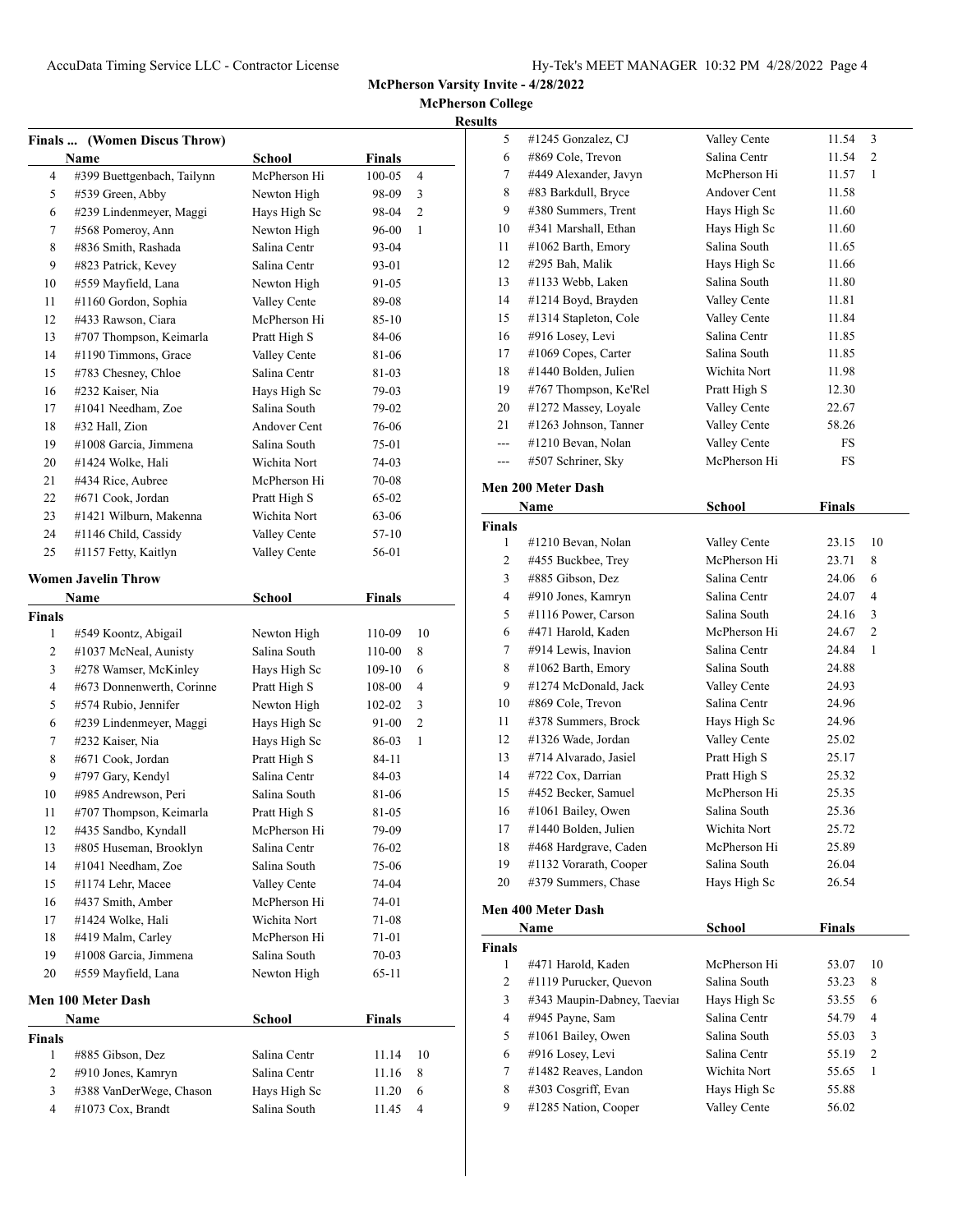| Hy-Tek's MEET MANAGER 10:32 PM 4/28/2022 Page 5 |  |  |  |
|-------------------------------------------------|--|--|--|
|-------------------------------------------------|--|--|--|

**McPherson College Results**

|               | Finals  (Men 400 Meter Dash)<br>Name | School       | <b>Finals</b> |                |
|---------------|--------------------------------------|--------------|---------------|----------------|
| 10            | #487 Lyon, Simon                     | McPherson Hi | 56.16         |                |
| 11            | #1104 McDaniel, TeJon                | Salina South | 57.48         |                |
| 12            | #1326 Wade, Jordan                   | Valley Cente | 58.21         |                |
| 13            | #718 Bergner, Samuel                 | Pratt High S | 59.07         |                |
| 14            | #310 Dreiling, Connor                | Hays High Sc | 1:02.37       |                |
| 15            | #1272 Massey, Loyale                 | Valley Cente | 1:42.16       |                |
|               | Men 800 Meter Run                    |              |               |                |
|               | Name                                 | School       | <b>Finals</b> |                |
| <b>Finals</b> |                                      |              |               |                |
| $\mathbf{1}$  | #889 Griffith, William               | Salina Centr | 2:03.46       | 10             |
| 2             | #721 Chavez, Natanael                | Pratt High S | 2:08.65       | 8              |
| 3             | #848 Affholder, Cooper               | Salina Centr | 2:09.87       | 6              |
| 4             | #1251 Hailey, Joshua                 | Valley Cente | 2:15.90       | 4              |
| 5             | #1283 Moses, Dalton                  | Valley Cente | 2:18.36       | 3              |
| 6             | #856 Burt, Jack                      | Salina Centr | 2:18.51       | $\overline{c}$ |
| 7             | #495 Mendez, Roberto                 | McPherson Hi | 2:19.24       | 1              |
| 8             | #738 Mandl, Grayson                  | Pratt High S | 2:20.05       |                |
| 9             | #1302 Schielke, Jonas                | Valley Cente | 2:25.53       |                |
| 10            | #508 Scott, Jacob                    | McPherson Hi | 2:29.52       |                |
|               | Men 1600 Meter Run                   |              |               |                |
|               | Name                                 | School       | <b>Finals</b> |                |
| <b>Finals</b> |                                      |              |               |                |
| $\mathbf{1}$  | #889 Griffith, William               | Salina Centr | 4:38.78       | 10             |
| 2             | #1283 Moses, Dalton                  | Valley Cente | 4:57.35       | 8              |
| 3             | #721 Chavez, Natanael                | Pratt High S | 4:59.75       | 6              |
| 4             | #345 Mccullough, Elijah              | Hays High Sc | 5:04.34       | $\overline{4}$ |
| 5             | #495 Mendez, Roberto                 | McPherson Hi | 5:07.94       | 3              |
| 6             | #490 Mai, Roman                      | McPherson Hi | 5:07.97       | $\overline{c}$ |
| 7             | #969 Tibbits, Zack                   | Salina Centr | 5:11.38       | 1              |
| 8             | #343 Maupin-Dabney, Taeviar          | Hays High Sc | 5:13.17       |                |
| 9             | #856 Burt, Jack                      | Salina Centr | 5:13.55       |                |
| 10            | #1215 Bryan, Tyler                   | Valley Cente | 5:19.31       |                |
| 11            | #1446 Castor-Inscho, Angelo          | Wichita Nort | 5:19.80       |                |
| 12            | #460 Elder, Ethan                    | McPherson Hi | 5:24.05       |                |
| 13            | #463 Floyd, Garrett                  | McPherson Hi | 5:32.65       |                |
| 14            | #306 Dempsey, Matthew                | Hays High Sc | 5:35.32       |                |
|               | Men 3200 Meter Run                   |              |               |                |
|               | Name                                 | School       | Finals        |                |
| <b>Finals</b> |                                      |              |               |                |
| 1             | #1282 Moses, Brock                   | Valley Cente | 10:58.95      | 10             |
| 2             | #490 Mai, Roman                      | McPherson Hi | 11:27.25      | 8              |
| 3             | #345 Mccullough, Elijah              | Hays High Sc | 11:28.18      | 6              |
| 4             | #1279 Monarrez, Carlos               | Valley Cente | 11:36.79      | 4              |
| 5             | #962 Shafer, Titus                   | Salina Centr | 11:46.82      | 3              |
| 6             | #460 Elder, Ethan                    | McPherson Hi | 11:54.90      | $\overline{c}$ |
| 7             | #463 Floyd, Garrett                  | McPherson Hi | 12:16.59      | 1              |
| 8             | #352 Muehleisen, Carter              | Hays High Sc | 12:23.36      |                |
|               |                                      |              |               |                |
|               |                                      |              |               |                |

|                | Men 110 Meter Hurdles        |               |               |                |
|----------------|------------------------------|---------------|---------------|----------------|
|                | <b>Name</b>                  | School        | Finals        |                |
| <b>Finals</b>  |                              |               |               |                |
| 1              | #897 Hemmer, Brady           | Salina Centr  | 16.36         | 10             |
| $\overline{2}$ | #1219 Bushell, Connor        | Valley Cente  | 16.40         | 8              |
| 3              | #1278 Molello, Ashton        | Valley Cente  | 16.78         | 6              |
| $\overline{4}$ | #1293 Preheim, Max           | Valley Cente  | 16.96         | 4              |
| 5              | #499 Muehler, Cory           | McPherson Hi  | 17.42         | 3              |
| 6              | #1121 Robben, Seth           | Salina South  | 17.53         | $\overline{c}$ |
| $\tau$         | #454 Brewer, Lucky           | McPherson Hi  | 18.08         | 1              |
| 8              | #943 Panceri, Lucas          | Salina Centr  | 18.29         |                |
| 9              | #292 Avery, Carson           | Hays High Sc  | 18.83         |                |
| 10             | #878 Flener, Zander          | Salina Centr  | 19.52         |                |
| 11             | #328 Isbell, Chris           | Hays High Sc  | 19.55         |                |
| 12             | #871 Crow, Simon             | Salina Centr  | 19.96         |                |
| 13             | #394 Younker, Daunte         | Hays High Sc  | 20.00         |                |
| 14             | #1112 Palacios, Alex         | Salina South  | 20.30         |                |
| 15             | #1110 Nouanlasy, Xavyer      | Salina South  | 20.34         |                |
| 16             | #1484 Riddick, Kyan          | Wichita Nort  | 23.17         |                |
| $---$          | #480 Keough, Asa             | McPherson Hi  | FS            |                |
|                | <b>Men 300 Meter Hurdles</b> |               |               |                |
|                | Name                         | <b>School</b> | Finals        |                |
| <b>Finals</b>  |                              |               |               |                |
| 1              | #1278 Molello, Ashton        | Valley Cente  | 43.08         | 10             |
| $\overline{2}$ | #943 Panceri, Lucas          | Salina Centr  | 44.32         | 8              |
| 3              | #1293 Preheim, Max           | Valley Cente  | 44.64         | 6              |
| $\overline{4}$ | #1121 Robben, Seth           | Salina South  | 45.55         | 4              |
| 5              | #499 Muehler, Cory           | McPherson Hi  | 45.62         | 3              |
| 6              | #897 Hemmer, Brady           | Salina Centr  | 46.44         | $\overline{2}$ |
| 7              | #1219 Bushell, Connor        | Valley Cente  | 47.01         | 1              |
| 8              | #454 Brewer, Lucky           | McPherson Hi  | 47.24         |                |
| 9              | #1112 Palacios, Alex         | Salina South  | 47.55         |                |
| 10             | #1499 Zapata, Javier         | Wichita Nort  | 47.55         |                |
| 11             | #878 Flener, Zander          | Salina Centr  | 47.57         |                |
| 12             | #292 Avery, Carson           | Hays High Sc  | 48.54         |                |
| 13             | #394 Younker, Daunte         | Hays High Sc  | 48.97         |                |
| 14             | #871 Crow, Simon             | Salina Centr  | 49.48         |                |
| 15             | #328 Isbell, Chris           | Hays High Sc  | 50.59         |                |
| 16             | #480 Keough, Asa             | McPherson Hi  | 51.53         |                |
|                | Men 4x100 Meter Relay        |               |               |                |
|                | Team                         | Relay         | <b>Finals</b> |                |
| <b>Finals</b>  |                              |               |               |                |

| als            |                            |   |                          |    |
|----------------|----------------------------|---|--------------------------|----|
| $\mathbf{1}$   | Hays High School           | A | 43.79                    | 10 |
|                | $1)$ #380 Summers, Trent   |   | 2) #289 Archie, Keamonie |    |
|                | 3) #388 VanDerWege, Chason |   | 4) #295 Bah, Malik       |    |
| $\mathfrak{D}$ | Salina Centr               | A | 44.15                    | -8 |
|                | $1)$ #885 Gibson, Dez      |   | 2) #914 Lewis, Inavion   |    |
|                | 3) #931 Moore, Jameer      |   | 4) $\#910$ Jones, Kamryn |    |
| 3              | Valley Cente               | A | 44.45                    | 6  |
|                | 1) #1210 Bevan, Nolan      |   | $2)$ #1214 Boyd, Brayden |    |
|                | 3) #1278 Molello, Ashton   |   | 4) #1314 Stapleton, Cole |    |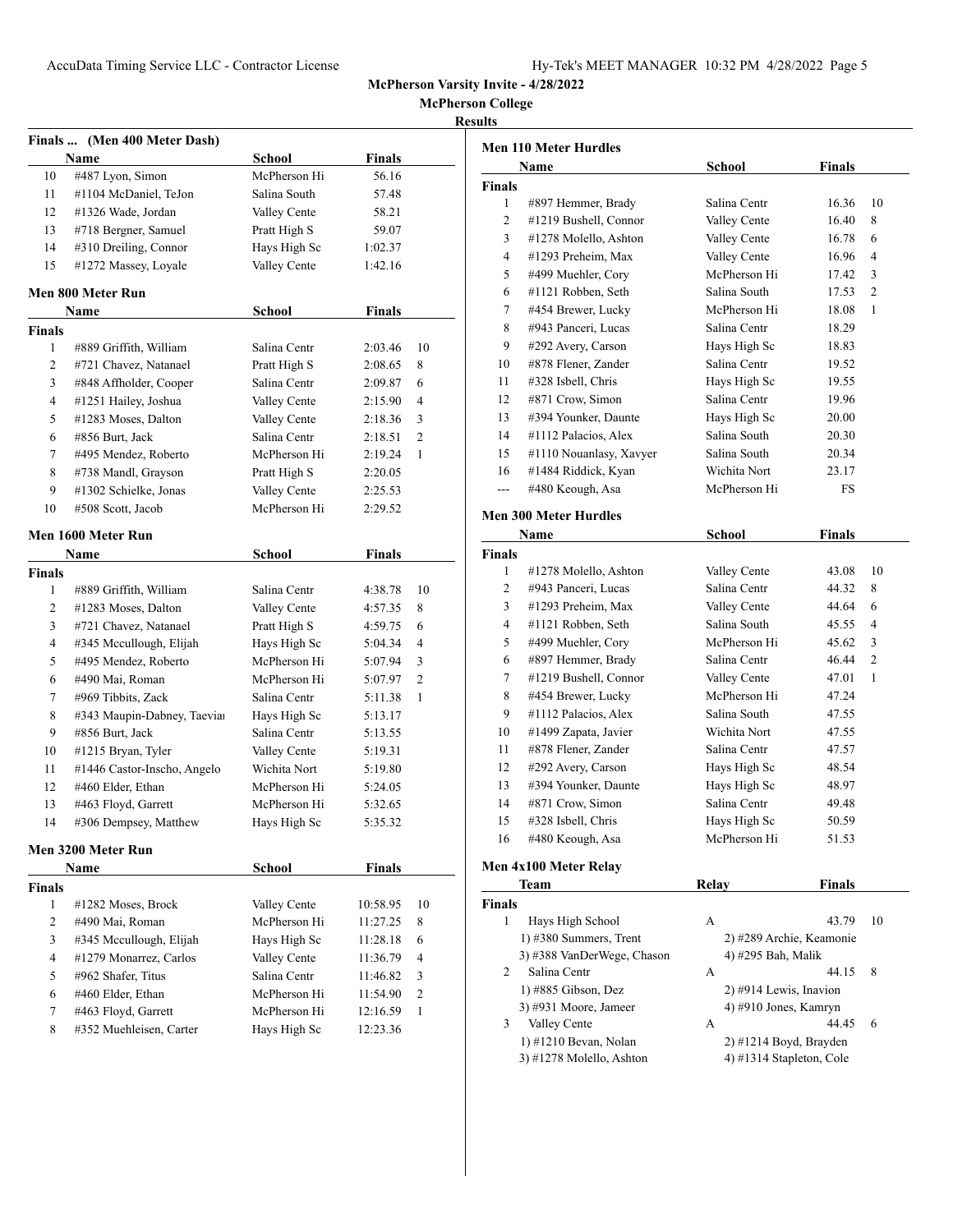**Name School Finals**

**McPherson Varsity Invite - 4/28/2022**

#### **McPherson College**

#### **Results**

**Men High Jump**

|        | Finals  (Men 4x100 Meter Relay) |              |                                |    |
|--------|---------------------------------|--------------|--------------------------------|----|
|        | Team                            | <b>Relay</b> | Finals                         |    |
| 4      | Hays High School                | В            | 44.88                          | 4  |
|        | 1) #341 Marshall, Ethan         |              | 2) #367 Salmans, Bryce         |    |
|        | 3) #378 Summers, Brock          |              | 4) #377 Stull, Remy            |    |
| 5      | Pratt High School               | А            | 45.04                          | 3  |
|        | 1) #714 Alvarado, Jasiel        |              | 2) #730 Hoeme, Karter          |    |
|        | 3) #732 Johnson, J'Air          |              | 4) #722 Cox, Darrian           |    |
| 6      | Salina Centr                    | B            | 45.41                          | 2  |
|        | 1) #916 Losey, Levi             |              | 2) #945 Payne, Sam             |    |
|        | 3) #972 Vidricksen, Hayden      |              | 4) #869 Cole, Trevon           |    |
| 7      | Salina South                    | А            | 45.90                          | 1  |
|        | $1)$ #1073 Cox, Brandt          |              | 2) #1116 Power, Carson         |    |
|        | 3) #1062 Barth, Emory           |              | 4) #1133 Webb, Laken           |    |
| 8      | Wichita Nort                    | A            | 48.41                          |    |
|        | $1)$ #1440 Bolden, Julien       |              | 2) #1484 Riddick, Kyan         |    |
|        | 3) #1482 Reaves, Landon         |              | 4) #1499 Zapata, Javier        |    |
|        | McPherson High School           | A            | DQ                             |    |
|        |                                 |              | 2) #455 Buckbee, Trey          |    |
|        | 1) #488 Madron, Seth            |              | 4) #507 Schriner, Sky          |    |
|        | 3) #468 Hardgrave, Caden        |              |                                |    |
|        | Men 4x400 Meter Relay           |              |                                |    |
|        | Team                            | Relay        | Finals                         |    |
| Finals |                                 |              |                                |    |
| 1      | Salina Centr                    | А            | 3:34.63                        | 10 |
|        | 1) #889 Griffith, William       |              | 2) #945 Payne, Sam             |    |
|        | 3) #848 Affholder, Cooper       |              | 4) #931 Moore, Jameer          |    |
| 2      | Salina South                    | А            | 3:36.69                        | 8  |
|        | $1)$ #1061 Bailey, Owen         |              | 2) #1104 McDaniel, TeJon       |    |
|        | 3) #1119 Purucker, Quevon       |              | 4) #1121 Robben, Seth          |    |
| 3      | McPherson High School           | A            | 3:45.39                        | 6  |
|        | 1) #468 Hardgrave, Caden        |              | $2)$ #487 Lyon, Simon          |    |
|        | 3) #452 Becker, Samuel          |              | 4) #455 Buckbee, Trey          |    |
| 4      | Hays High School                | А            | 3:45.87                        | 4  |
|        | 1) #380 Summers, Trent          |              | 2) #289 Archie, Keamonie       |    |
|        | 3) #388 VanDerWege, Chason      |              | 4) #343 Maupin-Dabney, Taevian |    |
| 5      | Pratt High School               | A            | 3:46.01                        | 3  |
|        | 1) #714 Alvarado, Jasiel        |              | 2) #732 Johnson, J'Air         |    |
|        | 3) #738 Mandl, Grayson          |              | 4) #722 Cox, Darrian           |    |
| 6      | Wichita Nort                    |              |                                | 2  |
|        |                                 | А            | 3:53.80                        |    |
|        | 1) #1427 Alvarado, Cruz         |              | 2) #1499 Zapata, Javier        |    |
|        | 3) #1484 Riddick, Kyan          |              | 4) #1482 Reaves, Landon        |    |
| 7      | Salina Centr                    | B            | 4:04.28                        | 1  |
|        | 1) #897 Hemmer, Brady           |              | 2) #943 Panceri, Lucas         |    |
|        | 3) #878 Flener, Zander          |              | 4) #871 Crow, Simon            |    |
|        | Men 4x800 Meter Relay           |              |                                |    |
|        | Team                            | Relay        | Finals                         |    |
| Finals |                                 |              |                                |    |
| 1      | Salina Centr                    | А            | 8:52.18                        | 10 |
|        | 1) #969 Tibbits, Zack           |              | 2) #848 Affholder, Cooper      |    |
|        | 3) #881 French, Isaac           |              | 4) #889 Griffith, William      |    |
| 2      | Valley Cente                    | Α            | 9:22.70                        | 8  |
|        |                                 |              |                                |    |

1) #1279 Monarrez, Carlos 2) #1302 Schielke, Jonas 3) #1251 Hailey, Joshua 4) #1282 Moses, Brock

| <b>Finals</b> |                         |              |               |                |
|---------------|-------------------------|--------------|---------------|----------------|
| 1             | #304 Dale, Jordan       | Hays High Sc | $6 - 10.25$   | 10             |
| 2             | #488 Madron, Seth       | McPherson Hi | 6-04.00       | 8              |
| 3             | #964 Shea, Alex         | Salina Centr | 5-10.00       | 6              |
| 4             | #730 Hoeme, Karter      | Pratt High S | 5-10.00       | 4              |
| 5             | $#1069$ Copes, Carter   | Salina South | 5-08.00       | 3              |
| 6             | #972 Vidricksen, Hayden | Salina Centr | 5-08.00       | 2              |
| 7             | #1104 McDaniel, TeJon   | Salina South | 5-08.00       | 1              |
| 8             | #1285 Nation, Cooper    | Valley Cente | 5-06.00       |                |
| 8             | #861 Carter, Christian  | Salina Centr | 5-06.00       |                |
| 8             | #478 Kanitz, Kreighton  | McPherson Hi | 5-06.00       |                |
| 11            | #1061 Bailey, Owen      | Salina South | 5-04.00       |                |
| ---           | #1132 Vorarath, Cooper  | Salina South | NH            |                |
| ---           | #1499 Zapata, Javier    | Wichita Nort | NH            |                |
| ---           | #459 Ediger, Braeden    | McPherson Hi | NH            |                |
|               | <b>Men Pole Vault</b>   |              |               |                |
|               | Name                    | School       | <b>Finals</b> |                |
| <b>Finals</b> |                         |              |               |                |
| 1             | #82 Barkdull, Ashton    | Andover Cent | 16-00.00      | 10             |
| 2             | #83 Barkdull, Bryce     | Andover Cent | 14-00.00      | 8              |
| 3             | #458 Dossett, Ryker     | McPherson Hi | 13-00.00      | 6              |
| 4             | #1274 McDonald, Jack    | Valley Cente | 12-00.00      | 4              |
| 5             | #1065 Brice, Dylan      | Salina South | 11-06.00      | 3              |
| 6             | #1310 Smith, Adrian     | Valley Cente | $10-06.00$    | $\overline{c}$ |
| 7             | #167 Sheeran, Collin    | Andover Cent | 10-06.00      | 1              |
| 8             | #469 Harms, Alec        | McPherson Hi | 10-06.00      |                |
| 8             | #722 Cox, Darrian       | Pratt High S | 10-06.00      |                |
| 10            | #1106 McMurray, Trevor  | Salina South | 10-00.00      |                |
| 11            | #1213 Bowyer, Cameron   | Valley Cente | 10-00.00      |                |
| 12            | #491 Malone, Maron      | McPherson Hi | 9-06.00       |                |
| 13            | #1095 Hudson, Dayton    | Salina South | 9-06.00       |                |
| $-$ --        | #396 Zimmerman, Harley  | Hays High Sc | NH            |                |
| $-$           | #299 Buller, Liam       | Hays High Sc | NH            |                |
| ---           | #1440 Bolden, Julien    | Wichita Nort | NH            |                |
| ---           | #347 Meyers, Dalton     | Hays High Sc | NH            |                |
|               | Men Long Jump           |              |               |                |
|               | Name                    | School       | <b>Finals</b> |                |
| Finals        |                         |              |               |                |
| 1             | #319 Groen, Kyreese     | Hays High Sc | 22-00.50      | 10             |
| $\mathbf{2}$  | #964 Shea, Alex         | Salina Centr | 21-00.50      | 8              |
| 3             | #449 Alexander, Javyn   | McPherson Hi | 20-11.75      | 6              |
| 4             | #972 Vidricksen, Hayden | Salina Centr | 20-11.00      | 4              |
| 5             | #1073 Cox, Brandt       | Salina South | 20-07.25      | 3              |
| 6             | #481 Koehn, Chase       | McPherson Hi | 20-03.50      | 1.5            |
| 6             | #730 Hoeme, Karter      | Pratt High S | 20-03.50      | 1.5            |
| 8             | #478 Kanitz, Kreighton  | McPherson Hi | 20-00.00      |                |

 #732 Johnson, J'Air Pratt High S 19-01.25 #394 Younker, Daunte Hays High Sc 19-00.00 #917 Loud-Jones, DT Salina Centr 18-08.25 #1293 Preheim, Max Valley Cente 18-07.00 #1324 Vanderweide, Walker Valley Cente 18-06.50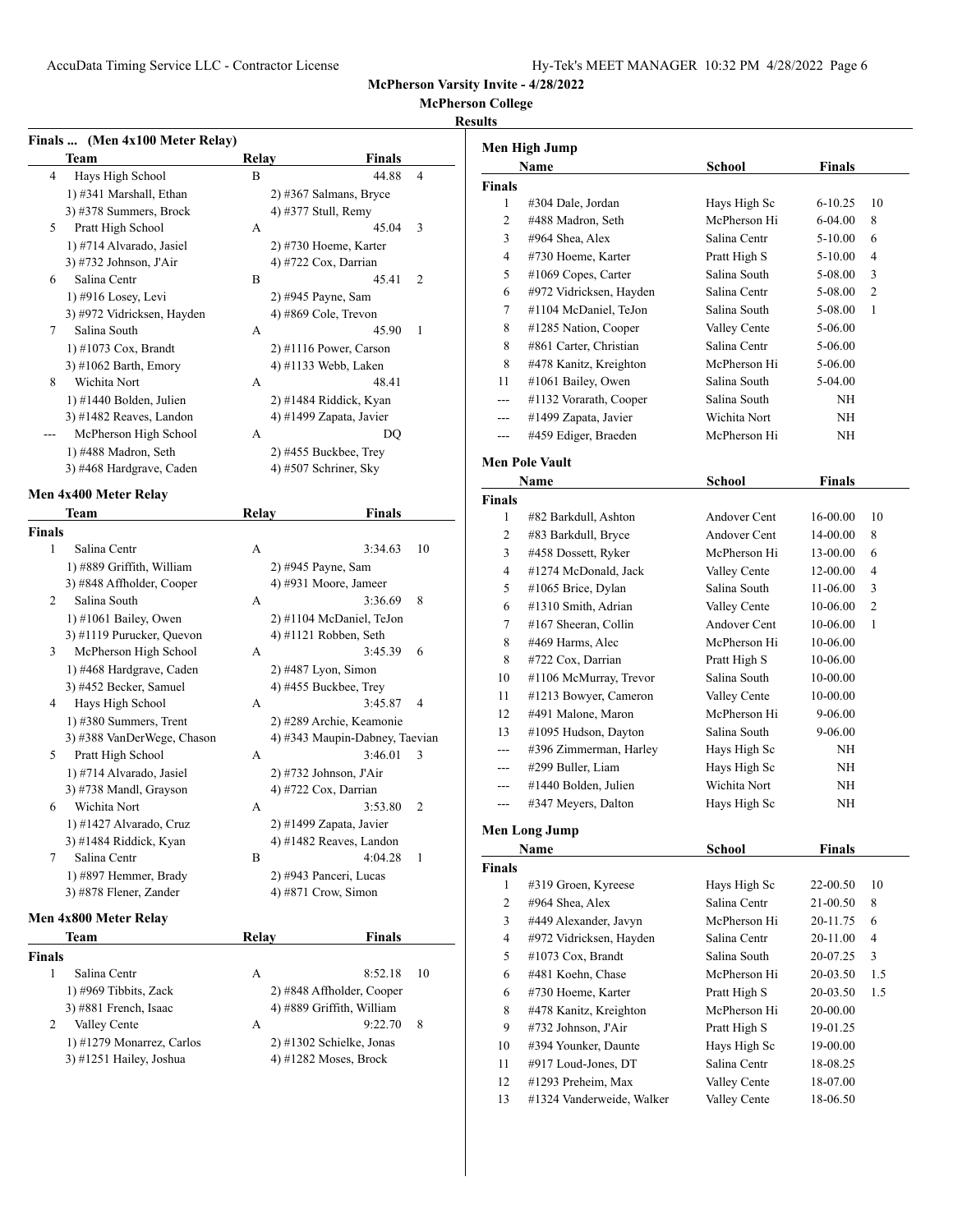**McPherson College**

# **Results**

|             | Finals  (Men Long Jump)   |               |               |                |
|-------------|---------------------------|---------------|---------------|----------------|
|             | Name                      | School        | <b>Finals</b> |                |
| 14          | #1132 Vorarath, Cooper    | Salina South  | 18-04.50      |                |
| 15          | #1213 Bowyer, Cameron     | Valley Cente  | 18-00.50      |                |
| 16          | #910 Jones, Kamryn        | Salina Centr  | 16-07.75      |                |
| 17          | #1458 Fountain, Jaden     | Wichita Nort  | 16-06.00      |                |
| 18          | #1110 Nouanlasy, Xavyer   | Salina South  | 16-05.50      |                |
| 19          | #1484 Riddick, Kyan       | Wichita Nort  | 16-00.25      |                |
|             | Men Triple Jump           |               |               |                |
|             | Name                      | <b>School</b> | <b>Finals</b> |                |
| Finals      |                           |               |               |                |
| 1           | #319 Groen, Kyreese       | Hays High Sc  | 43-07.75      | 10             |
| 2           | #1069 Copes, Carter       | Salina South  | 42-02.00      | 8              |
| 3           | #730 Hoeme, Karter        | Pratt High S  | 41-07.25      | 6              |
| 4           | #931 Moore, Jameer        | Salina Centr  | 41-06.00      | $\overline{4}$ |
| 5           | #964 Shea, Alex           | Salina Centr  | 40-10.50      | 3              |
| 6           | #478 Kanitz, Kreighton    | McPherson Hi  | 40-02.25      | 2              |
| 7           | #464 Gibbs, Darriene      | McPherson Hi  | 40-01.50      | 1              |
| 8           | #732 Johnson, J'Air       | Pratt High S  | 39-10.00      |                |
| 9           | #1132 Vorarath, Cooper    | Salina South  | 39-01.00      |                |
| 10          | #1324 Vanderweide, Walker | Valley Cente  | 37-04.50      |                |
| 11          | #1293 Preheim, Max        | Valley Cente  | 36-11.25      |                |
| 12          | #945 Payne, Sam           | Salina Centr  | 36-09.00      |                |
| 13          | #459 Ediger, Braeden      | McPherson Hi  | 35-06.00      |                |
| 14          | #1458 Fountain, Jaden     | Wichita Nort  | 32-06.75      |                |
|             |                           |               |               |                |
|             | Men Shot Put              |               |               |                |
|             | Name                      | <b>School</b> | Finals        |                |
| Finals<br>1 | #1077 Dietz, Kayson       | Salina South  | 49-02.00      | 10             |
| 2           | #932 Moore, Micah         | Salina Centr  | 47-10.00      | 8              |
| 3           | #1229 Davis, Logan        | Valley Cente  | 47-09.00      | 6              |
| 4           | #367 Salmans, Bryce       | Hays High Sc  | 47-01.00      | 4              |
| 5           | #636 Mick, Chris          | Newton High   | 44-09.00      | 3              |
| 6           | #1467 Jackson, Trustin    | Wichita Nort  | 43-02.50      | 2              |
| 7           | #391 Walburn, Grayson     | Hays High Sc  | 43-01.00      | 1              |
| 8           | #768 Van Scoyoc, Drake    | Pratt High S  | 43-00.00      |                |
| 9           | #609 Farah, Mohamed       | Newton High   | 42-05.00      |                |
| 10          | #919 Luna, Angel          | Salina Centr  | 42-01.00      |                |
| 11          | #747 Ornelas, Jesus       | Pratt High S  | 41-00.00      |                |
| 12          | #393 Yauch, Brandon       | Hays High Sc  | 40-05.50      |                |
| 13          | #930 Mills, Sabian        | Salina Centr  | 39-02.00      |                |
| 13          | #630 Marlar, Jackson      | Newton High   | 39-02.00      |                |
| 15          | #1323 Vanderweide, Ethan  | Valley Cente  | 39-00.50      |                |
| 16          | #1094 Hightower, Dammian  | Salina South  | 38-03.00      |                |
| 17          | #1432 Aranda, AJ          | Wichita Nort  | 37-03.00      |                |
| 17          | #450 Bailey, Braxton      | McPherson Hi  | 37-03.00      |                |
| 19          | #157 Reimer, Riley        | Andover Cent  | 36-07.00      |                |
| 20          | #500 Nutt, Joseph         | McPherson Hi  | 34-03.00      |                |
| 21          | #513 Valadez, Daniel      | McPherson Hi  | 33-07.50      |                |
| 22          | #1220 Cain, John          | Valley Cente  | 33-01.00      |                |
| 23          | #1212 Boomershine, Hunter | Valley Cente  | 33-00.00      |                |
| 24          |                           | Andover Cent  |               |                |
|             | #128 Kenny, Zach          |               | 31-06.00      |                |
| 25          | #1456 Esparza, Jimmy      | Wichita Nort  | 29-01.00      |                |

| <b>Men Discus Throw</b> |                           |               |               |    |  |  |
|-------------------------|---------------------------|---------------|---------------|----|--|--|
| Name                    |                           | <b>School</b> | <b>Finals</b> |    |  |  |
| <b>Finals</b>           |                           |               |               |    |  |  |
| 1                       | #741 Melcher, Mason       | Pratt High S  | 144-10        | 10 |  |  |
| 2                       | #391 Walburn, Grayson     | Hays High Sc  | 143-09        | 8  |  |  |
| 3                       | #450 Bailey, Braxton      | McPherson Hi  | 138-09        | 6  |  |  |
| 4                       | #650 Schmidt, Jarrett     | Newton High   | 128-01        | 4  |  |  |
| 5                       | #768 Van Scoyoc, Drake    | Pratt High S  | 127-01        | 3  |  |  |
| 6                       | #930 Mills, Sabian        | Salina Centr  | 125-02        | 2  |  |  |
| 7                       | #1323 Vanderweide, Ethan  | Valley Cente  | 124-10        | 1  |  |  |
| 8                       | #609 Farah, Mohamed       | Newton High   | 124-01        |    |  |  |
| 9                       | #747 Ornelas, Jesus       | Pratt High S  | 124-00        |    |  |  |
| 10                      | #636 Mick, Chris          | Newton High   | 121-11        |    |  |  |
| 11                      | #320 Hammerschmidt, Kelby | Hays High Sc  | 119-01        |    |  |  |
| 12                      | #1077 Dietz, Kayson       | Salina South  | 117-09        |    |  |  |
| 13                      | #908 Johnson, Donovan     | Salina Centr  | 116-06        |    |  |  |
| 14                      | #297 Berner, Matthew      | Hays High Sc  | 116-02        |    |  |  |
| 15                      | #366 Russell, Karson      | Hays High Sc  | 114-04        |    |  |  |
| 16                      | #500 Nutt, Joseph         | McPherson Hi  | 113-10        |    |  |  |
| 17                      | #157 Reimer, Riley        | Andover Cent  | 108-07        |    |  |  |
| 17                      | #880 French, Aaron        | Salina Centr  | 108-07        |    |  |  |
| 19                      | $#1220$ Cain, John        | Valley Cente  | 106-01        |    |  |  |
| 20                      | #630 Marlar, Jackson      | Newton High   | 105-04        |    |  |  |
| 21                      | #478 Kanitz, Kreighton    | McPherson Hi  | 103-11        |    |  |  |
| 22                      | #128 Kenny, Zach          | Andover Cent  | 102-09        |    |  |  |
| 23                      | #1491 Soto, Pedro         | Wichita Nort  | 77-07         |    |  |  |
| 24                      | #1467 Jackson, Trustin    | Wichita Nort  | 76-05         |    |  |  |
| 25                      | #1133 Webb, Laken         | Salina South  | 71-01         |    |  |  |
| 26                      | #1094 Hightower, Dammian  | Salina South  | 69-08         |    |  |  |
| 27                      | #1456 Esparza, Jimmy      | Wichita Nort  | $62-03$       |    |  |  |
| ---                     | #1212 Boomershine, Hunter | Valley Cente  | FOUL          |    |  |  |
| ---                     | #866 Clark, Mason         | Salina Centr  | <b>FOUL</b>   |    |  |  |
|                         | <b>Men Javelin Throw</b>  |               |               |    |  |  |
|                         | Name                      | School        | <b>Finals</b> |    |  |  |
| <b>Finals</b>           |                           |               |               |    |  |  |
| 1                       | #390 Waddell, Wyatt       | Hays High Sc  | 151-04        | 10 |  |  |
| 2                       | #741 Melcher, Mason       | Pratt High S  | 147-04        | 8  |  |  |
| 3                       | #347 Meyers, Dalton       | Hays High Sc  | 142-08        | 6  |  |  |

| л. | $\pi$ <i>J J Waddull</i> , <i>Wyan</i> | ттауз тиgн эс | 151-VT | ιv |
|----|----------------------------------------|---------------|--------|----|
| 2  | #741 Melcher, Mason                    | Pratt High S  | 147-04 | 8  |
| 3  | #347 Meyers, Dalton                    | Hays High Sc  | 142-08 | 6  |
| 4  | #298 Brooks, Nate                      | Hays High Sc  | 137-03 | 4  |
| 5  | #1323 Vanderweide, Ethan               | Valley Cente  | 135-02 | 3  |
| 6  | #334 Kirkpatrick, Wyatt                | Hays High Sc  | 131-02 | 2  |
| 7  | #516 Wedel, Gavin                      | McPherson Hi  | 127-02 | 1  |
| 8  | #898 Hemmer, Cal                       | Salina Centr  | 127-00 |    |
| 9  | #767 Thompson, Ke'Rel                  | Pratt High S  | 126-04 |    |
| 10 | #718 Bergner, Samuel                   | Pratt High S  | 125-02 |    |
| 11 | #930 Mills, Sabian                     | Salina Centr  | 122-05 |    |
| 12 | #452 Becker, Samuel                    | McPherson Hi  | 120-06 |    |
| 13 | #768 Van Scoyoc, Drake                 | Pratt High S  | 117-08 |    |
| 14 | #459 Ediger, Braeden                   | McPherson Hi  | 115-10 |    |
| 15 | #596 Bates, George                     | Newton High   | 114-01 |    |
| 16 | #967 Swolensky, Hunter                 | Salina Centr  | 113-05 |    |
| 17 | #641 Pfannenstiel, Landon              | Newton High   | 112-11 |    |
| 18 | #1133 Webb, Laken                      | Salina South  | 110-07 |    |
| 19 | #1212 Boomershine, Hunter              | Valley Cente  | 110-06 |    |